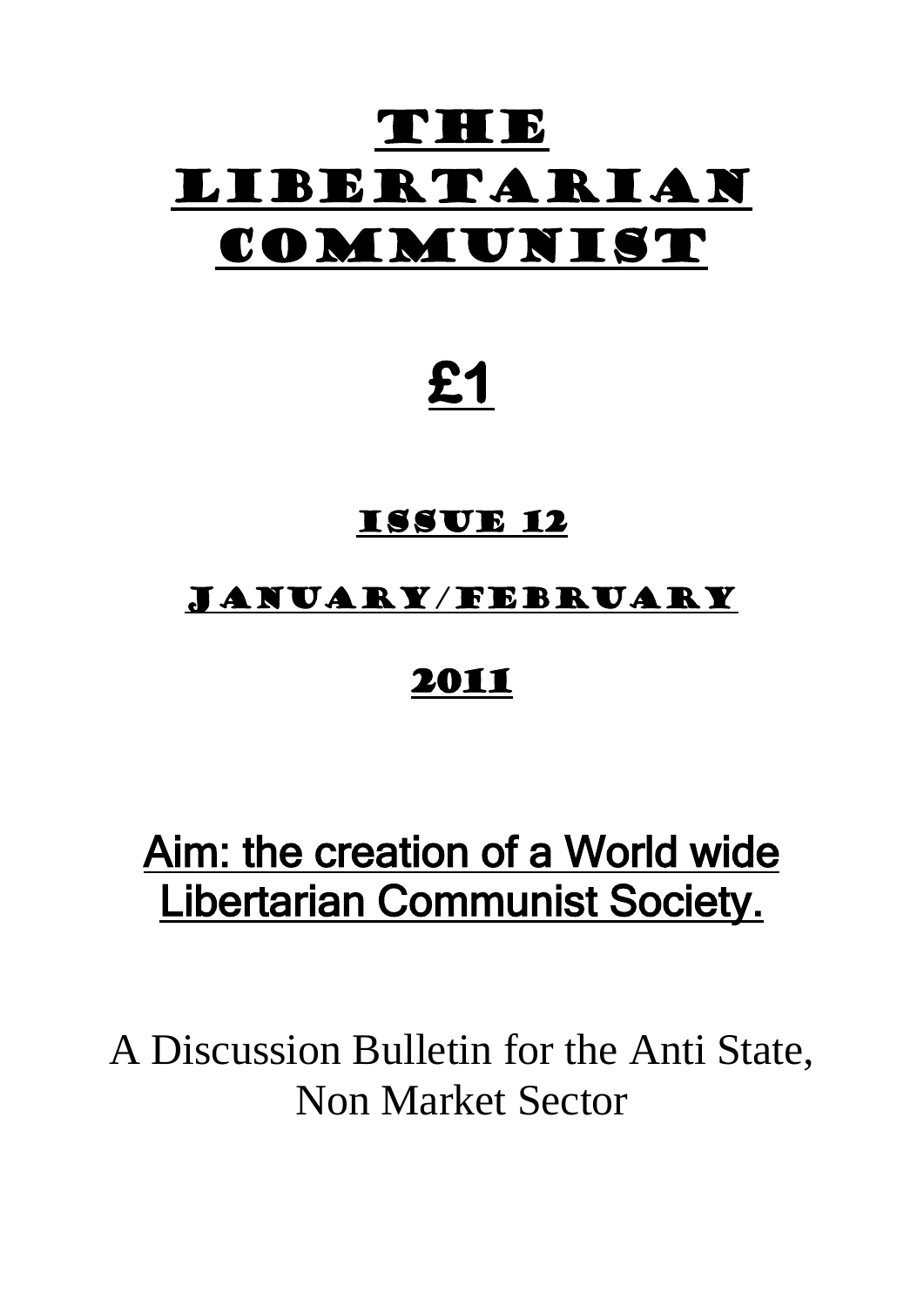The purpose of The Libertarian Communist is to promote discussion amongst the Anti State, Non Market sector irrespective of whether individuals or groups consider themselves as Anarchist, Communist or Socialist as all such titles are in need of further qualification. If you have disagreements with an article in this or any other issue, wish to offer comment or want to contribute something else to the discussion then please get in touch. If any article focuses on a particular group then that group has, as a matter of course, the right to reply. So please get in touch with your article, letters and comments. You can do this by contacting [com.lib.org@googlemail.com](mailto:com.lib.org@googlemail.com) or writing to Ray Carr, Flat 1, 99 Princess Road, Branksome, Poole, Dorset BH12 1BQ.

==========================================================================

#### **Contents**

Page 2: Sleep is over, the movement re-emerges

Page 4: European Calling: it is just the beginning: Paolo do

Page 5: Notes on the Chinese Student Democracy Movement: Jim Davies

Page 5: Tiananmen Square: reprint from Aufheben 2008

Page 7: Problems of Revolution: Why the WSM (World Socialist Movement) is not growing: Robin Cox

Page 10: The World vrs Wikileaks: Rob Ray from Libcom.org December 2010

Page12: Contact details for groups in the anti state, non market sector.

**Sleep is over, the movement re-emerges**

-----------------------------------------------------------------------------------------------------------------------------------

At the time of writing the mass student protests against the rise in tuition fees are still fresh in the mind and the state is in the early stages of planning its revenge. The mass protests of November/December show very clearly that direct action not only in the form of street protest but also in actions of occupations, which are going on at several colleges/universities, is still the major reaction to the discontent that capitalism engenders.

The government did not change its mind, but who expected it to? Their reaction and that of the mainstream media and status quo in general was that, 1) the protests should have restricted themselves to peaceful marches and, 2) that students from poorer backgrounds will be better off under their proposals. To deal with the second point first, the government's policy on tuition fees are part and parcel of their overall cuts strategy, so how they are saving vast amounts of money whilst students are getting a better deal is something that defies logic. Either the government has responded to the mass protest movement and watered down its original proposals, which proves that protesting works, so let's keep it going, or they are being economical with the truth and the latter seems more likely. As for the point that the protests should have been peaceful, the movement would be unwise to get involved in a discussion where it seeks to defend itself against the charge of violence. There are different sorts of violence and violence has been committed by the government with its attacks on working class people in defence of privilege and when workers, including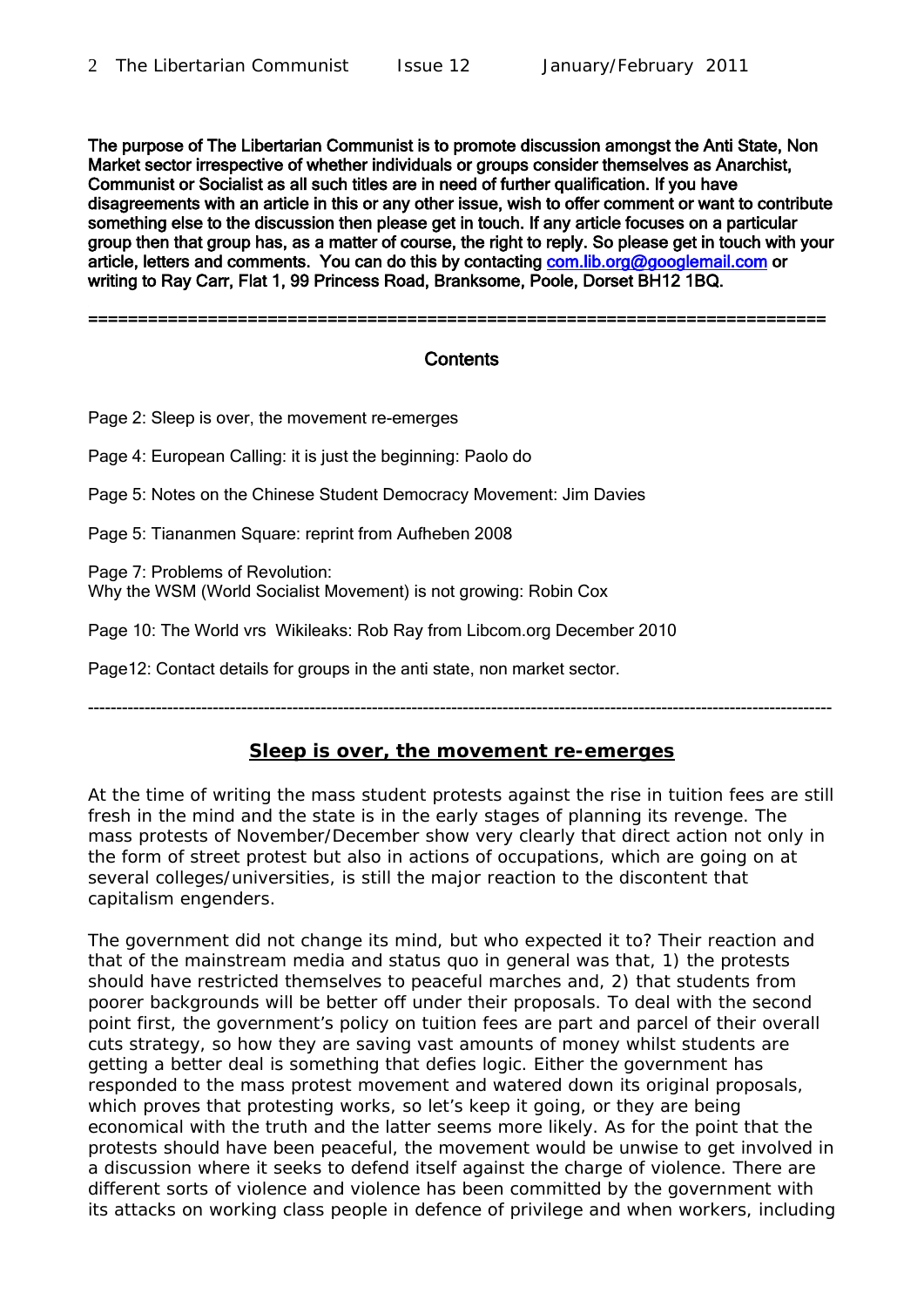students, attempt to defend themselves the state uses armed violence to suppress the anger they have caused. Secondly if hundreds of thousands of people march from A to B, listen to a few speeches and then disperse and go home who is going to take any notice? History constantly shows us that the only type of movement that is likely to succeed are ones that show that they are angry and intend to wage an all out campaign in an attempt to change things. Movements are not about pleading to those in, so-called, higher authority to change things for them but are about taking matters into their own hands. We need to remember the quote about the powerful only appearing powerful because we are on our knees; well people have started to get up.

It is not the role of this or any other journal in our sector to tell the student protest movement how to proceed. We congratulate them both on the street protests and occupation activities and need to support them in any way we can. But what we can do is indicate what we would see as positive developments as many of those involved may have similar ideas. Firstly it would be good to see the developments of links between the student protest movement and others in the anti cuts movement such as workers facing wage cuts and redundancies and with protests about the raising of the retirement age which is going to affect us all at some point. A second positive development would be for students to broaden the agenda beyond financial considerations and encompass questions concerning the meaning of education. Firstly access to education throughout ones life should be a right not a privilege. Aligned to this is the concept that education should be about far more than just preparing people for a lifetime tied to employment. Education should be associated with broadening ones knowledge, perception and understanding and courses in the humanities and social sciences which have been constantly downgraded by every government since Thatcher need to be put on a par with courses in the natural sciences and perhaps the relationship between the two needs developing. Education within capitalism, especially in the last few decades, is basically being downgraded to training for employment with more business investment and intervention in educational establishments and colleges and universities being run more and more along business lines. As discussed in a previous issue of this bulletin when discussing the history of independent working class education, the concept of education must not be confined to institutions such as colleges and universities we all need to play a role in educating ourselves and others in our own movements and develop alternative teaching and learning methods.

*Taking an historical perspective, movements do not come to the fore and then die away completely there is always something of a continuum. At times their momentum may wane and fade into the background, maybe for long periods but they will rise again and each time with a more radical and questioning perspective. The process is a long haul but the flame seems to have been reignited.*

On the following page we continue with the theme of opposition to the cuts and the role of students in this movement. The following piece was posted on the World in Common forum in December. It provides an interesting analysis and gives an international dimension to the sort of actions and movements that are developing. Across Europe it appears that the movement is being lead by students the question is are we going to see events unfold in a similar way to France in 1968 when protests by students were taken up by workers with strikes, protests and occupations. Time alone will tell but we could have an interesting start to 2011.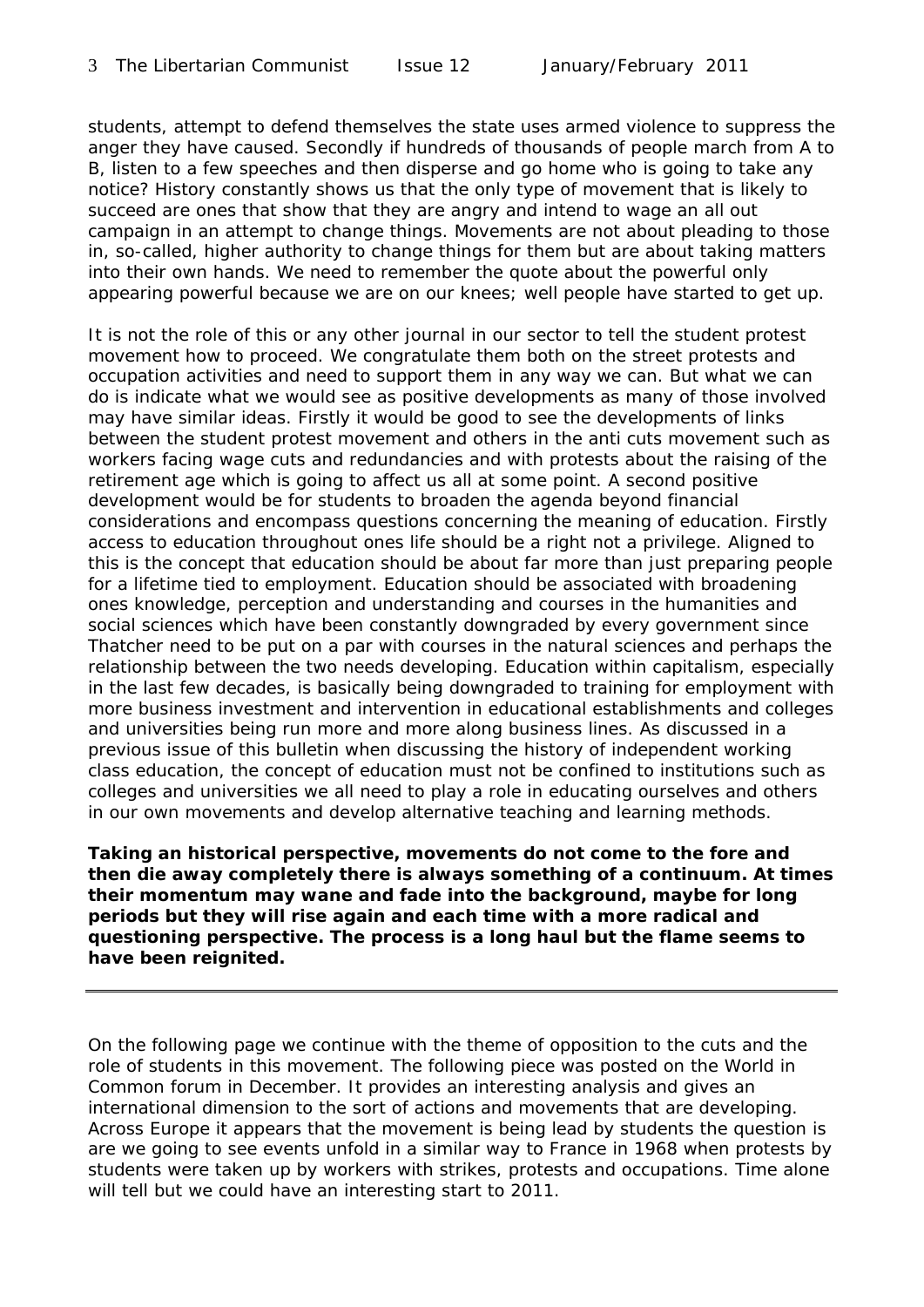### **From: paolo do: Dec 2010**

#### [European Calling: It is just the beginning!](http://groups.yahoo.com/group/worldincommon/message/11141;_ylc=X3oDMTJyc3FybzM5BF9TAzk3MzU5NzE1BGdycElkAzg4ODM2NDcEZ3Jwc3BJZAMxNzA1MTQzMjU4BG1zZ0lkAzExMTQxBHNlYwNkbXNnBHNsawN2bXNnBHN0aW1lAzEyOTE5ODA1MTk-)

…You don't need a weatherman to know which way the wind blows: occupation of universities everywhere in Europe, blockades of the cities and rage. This is the answer of a generation to whom they want to cut the future with debts for studying, cuts of welfare state and increasing of tuition fees.

The determination of thousands of students in London, the rage of those who assault the Italian Senate house against the austerity and the education cuts, has opened the present time: this is because the future is something to gain when you decide collectively to take risk and to struggle.

The extraordinary struggles that we are seeing have the capacity to show a present with an intensity that exceeds the linearity of the time, which refuses our precarity condition: it is an assault to the future!

We don't want to get into debt; we don't want to pay more fees to study in London as well as in Paris, Wien, Rome, Athens, Madrid, Dublin, and Lisbon. This European movement is about refusing austerity policies, refusing to get into debt for these miserable politicians. Que se vayan todos!

What is happening nowadays in Rome first spread out in Athens and Paris, then in Dublin and London: it is the irruption of a movement who speaks a common language, the same young generation in revolt, who inhabits different cities but shares the same determination to struggle, floating like a butterfly and stinging like a bee.

We have to meet each other and invent a new political grammar against the weakness of the Nation-state and their strategy to face the crisis: their receipt

is just austerity, cuts and debt.

In Italy we have occupied not only universities, but also blocked motorways and the mobility of the country in order to circulate struggles outside the national borders and coming in Europe and beyond. The circulation of struggles is living within the Book Block and the wild demonstration in London, Paris and Rome.

This autumn we are living a real European student movement, that is various and radical, really heterogeneous. Its common reclaim comes from a protest that is born in the middle of the crisis, and that represents the most courageous answer. It is a struggle composed by different struggles, heterogeneous temporalities that reclaim more scholarships for student and a public university for everyone.

Within the book block a new generation recognized and found itself in the protest. Today in lots of cities the Italian student movement is showing something more than just solidarity: this is because your struggle is our struggle and all around Europe students are against the increasing of fees, the privatisation of the university and the education cuts. You are not alone in the UK: a European event, a new generation do not want to stop. We have the force and want to change the world and we have the intelligence to do it. It is just the beginning!

We propose to students, researchers, precarious workers and PhD students to build up together a European meeting at the beginning of the 2011, to continue the struggle, to transform this wind in a tempest!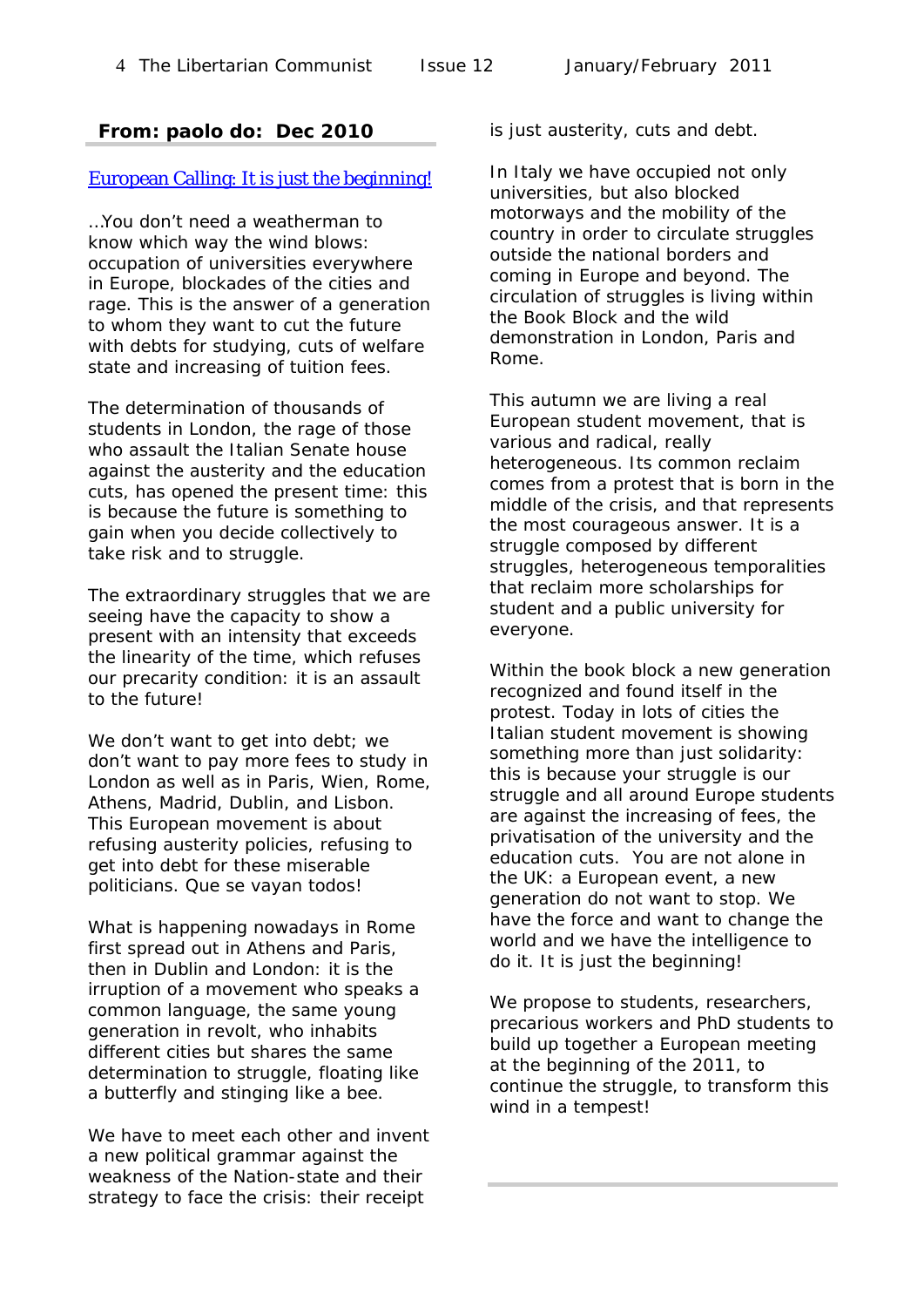Continuing with the theme of student protest we now look back to the events of 1989 in China when students were at the forefront of the pro democracy movement. We feature two articles the first was written just after that movement was crushed and argues that the movement was not all it seemed to be. The second is a small section from a longer article in Aufheben a couple of years ago and looks at, among other things, how these

**Notes on the Chinese Student Democracy Movement**

events in China differed from what was happening in Eastern Europe at around the same time.

Now that the bureaucrats of the Peoples Republic of China have crushed the student movement of democracy (in a hail of gunfire and extra-judicial mass executions), it is time to critically assess the movement.

The first image that comes to mind on reflection is the cultural revolution of the late 1960s. And upon an even deeper look I find that the two movements share more than at first meets the eye. Both movements were youth movements against the bureaucracy. Both movements were a manifestation of an internal power struggle within the bureaucracy that they were against. Both movements were used by a faction of the Communist Party to defeat its opponent. The only difference was that in the first Cultural Revolution the Maoist faction won its fight and in the present one it lost. And yet even the object of the fight was the same for both revolutions.

Deng's faction lost its struggle against Mao in the first Cultural Revolution, wining only on the death of Mao. Being the victims of the first they were determined not to lose again. While at first they seemed powerless against the rising democracy movement, they were organizing their power for the death blow against the movement.

While the media attention kept the student movement in the world spotlight, the ensuing spectacle also masked the movement of the bureaucracy against the students. Caught up in their own created image, the students became victims to that very image. Revolution by videotape is no match against counter-revolution by machine gun and tanks.

The student movement represented a movement by a rising new class of technocrats to assume state power. Its victory would have brought China no closer to democracy than it is now in the throes of counterrevolution. The rule by experts is not democracy.

A question must be asked. "Where were the councils in all of this, if this was truly a social revolution?" To answer this question is to cut right to the core. No social revolution happened in China, the student movement for democracy was only a public and bloody manifestation of a bureaucratic power struggle.

Jim Davies, (June  $18<sup>th</sup>$  1989).

#### **Tiananmen Square**

From Class Conflicts in China, Aufheben 16, 2008 pp.1-24, the extract printed below can be found on pp.7-8.

For bourgeois commentators in the West perhaps the most famous, and certainly the most commemorated social unrest in China since the Cultural Revolution of the late 1960s has been the mass student-led protest centred on Tiananmen Square in the spring of 1989. Coinciding with the growing political crisis in Eastern Europe, the mass protests at Tiananmen Square seemed too many at the time to herald the beginning of China's own *'velvet revolution'.* It seemed that, as was happening in Eastern Europe, a predominantly middle class movement of mass peaceful protest was about to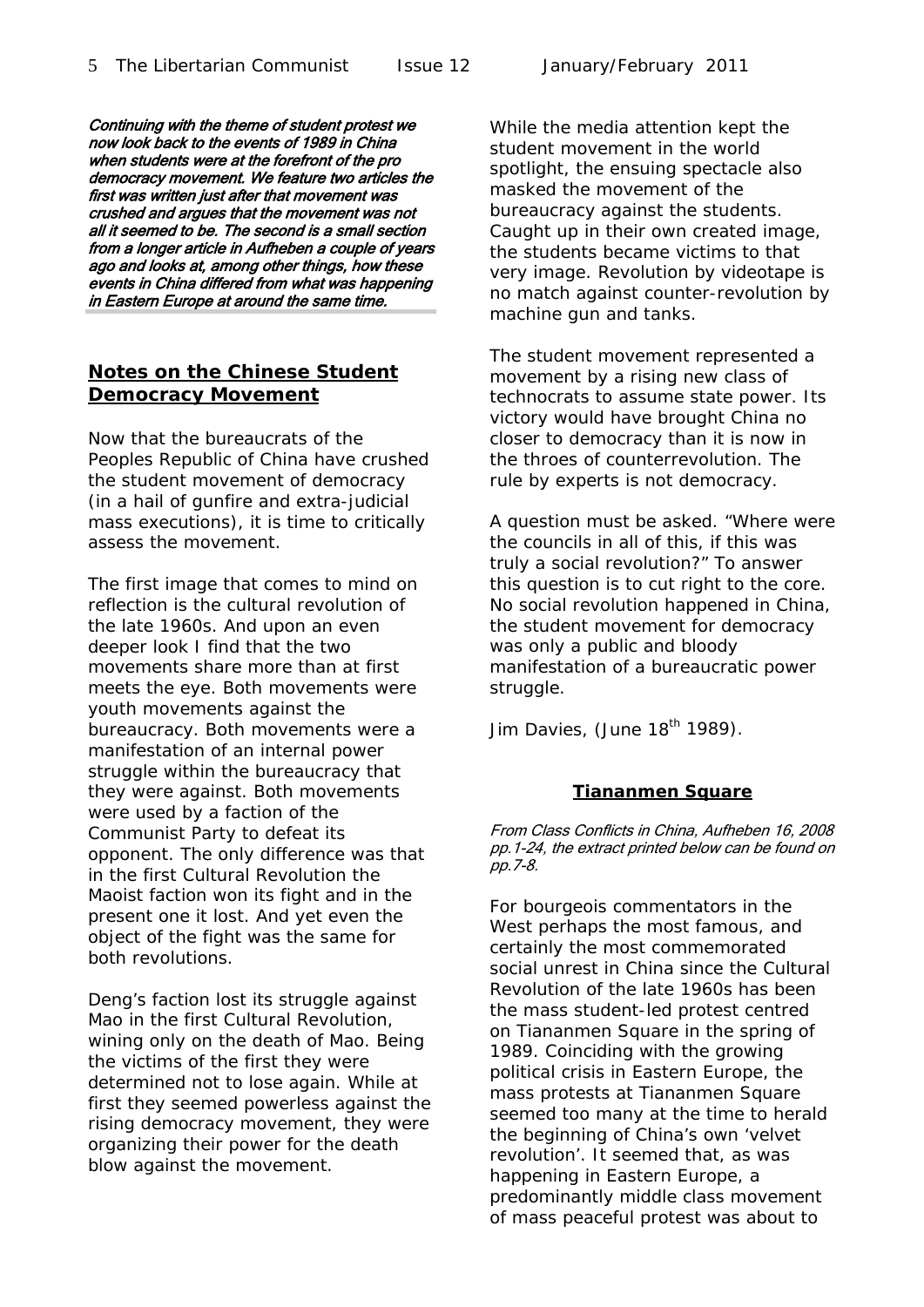bring the downfall of yet another decrepit communist regime. This would then open the way for both liberal economic reforms and a move towards bourgeois democracy in China.

However despite such apparent similarities, the situation in China was very different from that in Eastern Europe, and as such was to produce a very different outcome. In Eastern Europe the demands made by middle class intellectuals for liberalisation and democracy had had a far greater resonance amongst the population as a whole, including many functionaries of the Communist parties, than the similar demands made by the student protesters in Tiananmen Square. The peasants, who of course constituted the overwhelming majority of the population, remained indifferent, if not unaware of the daily mass protests in Beijing and other major cities across China. At the same time the economic reforms of the previous ten years had created a *'red bourgeoisie'* of entrepreneurial bureaucrats that had a vested interest in defending the political and ideological monopoly of the partystate against liberal political reform. The urban working class, particularly the labour aristocracy of the *danwei,*  had, as we shall see, for the most part done well during the reform period and although a sizeable section undoubtedly were sympathetic to the students' denunciation of the unaccountability and corruption of party-state officials, they were at first reluctant to join the protests **[1].** 

No doubt many 'hardliners' amongst the party leadership cast a nervous eye over the continuing demonstrations and their similarities with the events that were occurring in Eastern Europe. However Deng Xiaoping, backed by the 'market reformers' faction within the leadership was at first confident enough to tolerate the protests. Indeed, although he was certainly not prepared to make any concessions to the

demonstrators that might undermine the dominance of the CCP, Deng had proved particularly adept at using similar protests on previous occasions to further his factional struggles within the party and no doubt had hoped to do so again.

However, at the beginning of May the urban working class began to join the demonstrations in significant numbers under the banners of some of the leading *danwei* of Beijing**.** Links began to be forged between the workers and those students who saw the mobilisation of the working class as the only means of breaking the standoff with the government. Attempts began to be made to form independent trade unions in direct opposition to the official party-state unions. Then, as fears of government repression began to rise, workers were at the forefront of initial attempts to form armed defence committees to defend the movement.

As it became clear to the party leadership that the situation was beginning to slip beyond their control, the balance of opinion within the government shifted towards repression. On 3<sup>rd</sup> June tanks were sent into Tiananmen Square and the protest movement was crushed. The student leaders of the protest were either rounded up and given prison sentences or were forced to flee into exile, often into the welcoming arms of American universities. However it was the leaders of the workers who had joined the protests that were to bear the full brunt of the repression. With little opportunity to flee many of those identified as ringleaders were either given lengthy prison sentences of hard labour or executed.

[1] *danwei* workplace centred communities. The Aufheben article, (page 5) states; "By aggregating entire former peasant households, many of which were often recruited from the same locality, if not the same village, the *danwei* tended to recreate many of the traditional cultural and social characteristics and attitudes of the Chinese village. Indeed many observers have described the *danwei* as 'urban villages'".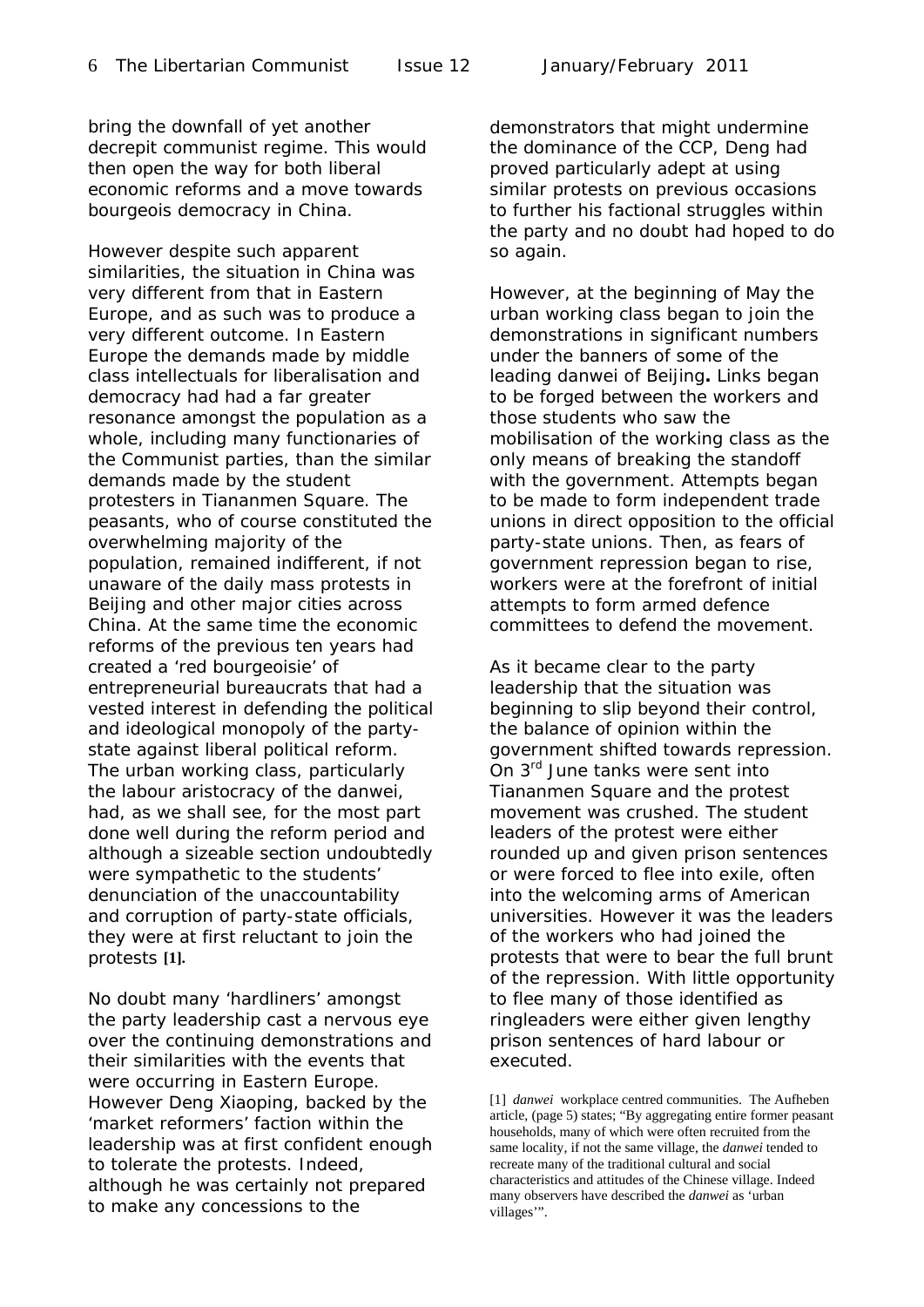#### **Problems of Revolution:**

#### **Difficulties in building revolutionary organisations**

Below we are reproducing a contribution from Robin Cox (World in Common) which appeared on the World Socialist Movement (WSM) forum (November 2010) As the contribution is too long to include in a 12 page bulletin we are, with the author's permission, dividing it into two parts and the second part will appear in our next issue. Whilst Robin's contribution focuses on a situation which concerns the WSM the issues touched upon are of concern to the Anti State, Non Market (ASNM) as a whole. The issues raised are important because all groups within our sector, even though they might organise along different lines, have to deal with a situation where even if we add all our support together we would only make up a tiny fragment of the working class. A lack of progress in terms of gaining support leads to a concern among some for preserving what seems unique about our particular group and change becomes something to fear. There develops a fine line between preserving fundamental principles and dogma. A particular organisational position has to be taken on issues that could be left open for individuals within the group to hold different opinions on. In essence the question refers to how we structure our internal democracy. Is democracy promoted by means of adopting a group position on a range of issues by majority vote or would it be more democratic to keep group positions to a minimum and allow individual members to hold differing opinions on all but the most fundamental principles that hold the organisation together? The latter would allow for an ongoing discussion. We hope that this contribution will provoke further discussion from individuals within the ASNM sector on the question of internal democratic organisation. Whilst we would welcome contributions from members and supporters of the WSM we would particularly appreciate comments and contributions from those involved in other groups in the ASNM sector such as Anarchists who organise on different lines.

#### **Why is the WSM not growing?**

(A modified version of a contribution to the

#### WSM forum on 16.11.2010)

#### "Resolution creep"

I don't think the WSM has been quite so ineffective as is sometimes portrayed. However, that said, what is clear is that it has not been nearly as effective as it could have been and this cannot simply be attributed solely to factors beyond its control. It must bear some responsibility for its own lack of growth. I say this as a sympathetic critic, or critical sympathizer, of the WSM who would wish that things were otherwise.

One reason for this lack of growth, at least in my opinion, has to do with something that I call "resolution creep". This is something that I have become increasingly aware of - even when I was still a member some years back. By "resolution creep" I mean the tendency of the party to want to take an official view of whatever theoretical issue happens to grab its attention at the time by voting to determine what the "party line" should be on the matter. Voting is fine when it comes to deciding on practical matters - like whether or not to raise the price of the Socialist Standard or whether or not to have a paid Head Office Organiser but I have never really understood the point of voting on theoretical issues. Perhaps a WSM comrade could enlighten me.

Some WSM comrades like to call themselves "scientific" socialists but the scientific community would never settle a theoretical dispute by putting the matter to a ballot. Imagine a collegiate of physicists voting to decide whether string theory should be officially adopted as orthodoxy. It would just be daft.

I don't want to resurrect the ethics debate again but here we have a good example of what I am talking about in the form of a ballot to determine the Party's views on whether or not socialism is a matter of class interests only and not morality. But why? Why have a ballot on this at all? Lets say the the resolution is carried - what would it mean? Would it mean that any member who thereafter held that there is a role for moral motivation in the socialist movement would be flouting the "democratically-decided party line" and must therefore be forthwith expelled? Obviously not - or at least I assume not! Could it, alternatively, be just a way of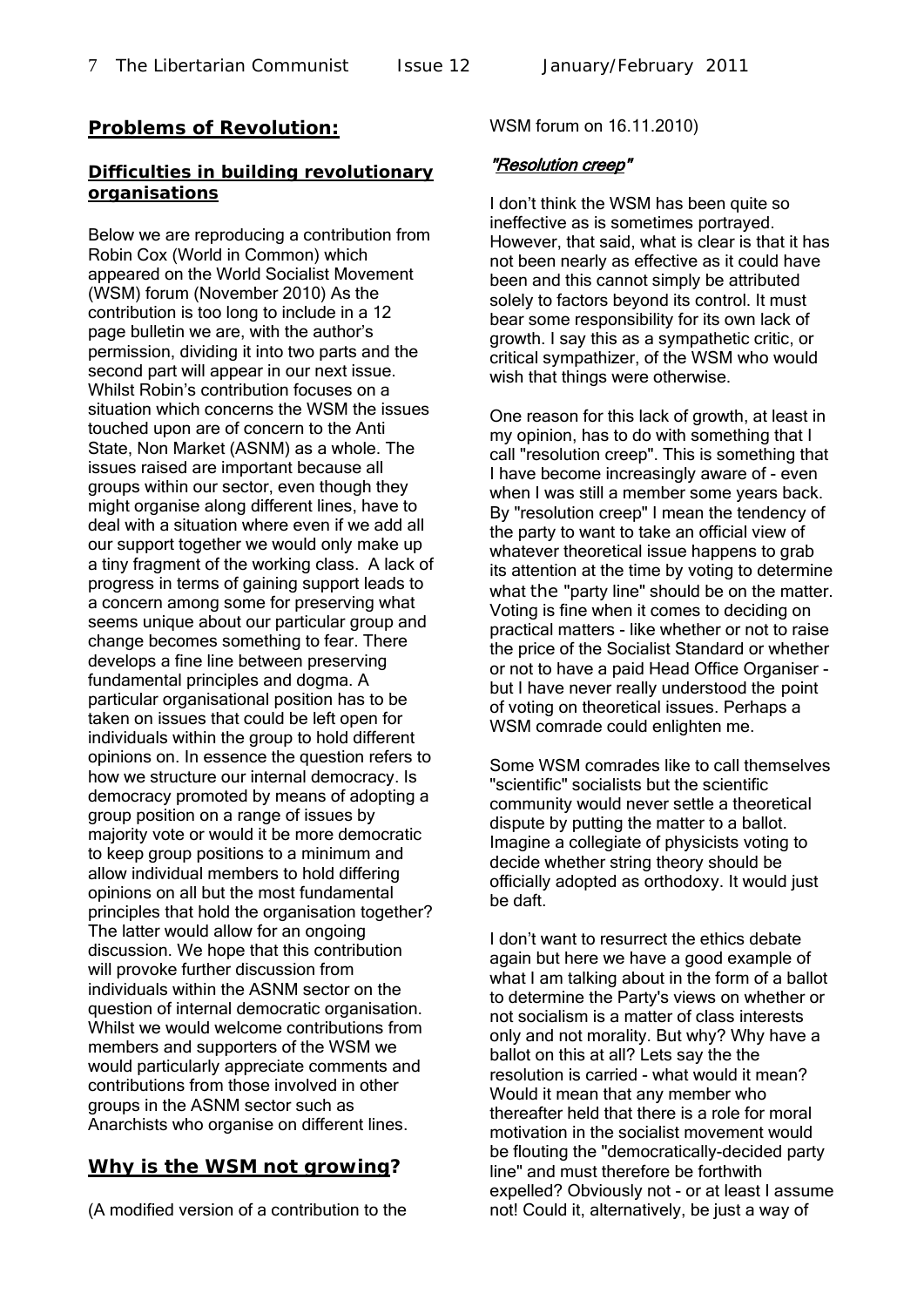determining the strength of support for one or other side of the argument within the party? Well, again, obviously not. The poll is not intended to be just a kind of Gallup poll, a snapshot of party opinion. Something more is intended than simply to gauge the relative strength of support for or against a particular resolution.

#### Two kinds of theoretical positions

This is precisely where the problem begins, in my view. To understand more clearly what the problem is one needs to differentiate between two kinds of theoretical positions within the WSM. These are:

1) Essential or compulsory positions upon which membership of the WSM is predicated e.g. the view that capitalism is a class society that cannot be operated in the interests of the working class. These can be called primary positions

2) Non-essential or non-obligatory positions in respect of which members can hold differing views e.g. the view that economic crises are tending to get more severe or the view that the state would be immediately abolished rather than be allowed to "wither away" upon the capture of political power by the socialist majority. These I call secondary positions

It is the second type of theoretical position, and the way in which the party deals with it, that I am mainly concerned with here. Why is it a "problem" that such secondary positions are regularly voted upon and officially adopted and how does this hinder the growth of the party itself?

Actually, there is a double aspect to this problem. The first aspect affects the way in which the party is perceived from outside. Once a party line has been decided upon then the official propaganda of the party has to conform to this line. Any departure from this line is considered to be "against the party case" and you can hear this particular expression routinely invoked every time some novel or dissenting theoretical proposal is suggested - "its not the party's case", meaning you cannot go ahead and expound it in public on behalf of the Party. We are talking here of democratic centralism, in other words. A small example of this - correct me if

I have got the facts wrong - is when an article was recently submitted for publication in the Socialist Standard. Apparently, the editorial committee, as I understand it, refused to publish because it used some ethically-laden term ("justice"?) to convey the feelings of the writer of the article. This may seem petty but it points to a much bigger problem.

The consequence of this party line-ism is unfortunately to project an image of the Party as some kind of monolithic organisation in which there is a standardised and uniform outlook amongst its members. The words "cult" and "clones" spring to mind here. Of course, this is very far from being the case but initial impressions, however deceiving, can be decisive. While the membership does indeed hold a variety of view on all sorts of things, the constraints of party line-ism means that only the officially sanctioned view gets to be publicly propagated. This, I think, actually makes it more, not less, difficult for a new sympathiser to feel drawn towards becoming a member because the likelihood of such a person adhering to each and every officially sanctioned position of the party would seem pretty remote (even though many members themselves do not necessarily toe the official party line on some matters). It may well appear to such a sympathiser that you need to accept every such position - or at least not to publicly oppose them - in order to be a member and this, for some, may be a quite unacceptable thing to do. In this way you are actually putting more obstacles in the way of someone becoming a member than you need to. You are actually making it relatively harder for them to join.

Conversely , and ironically, if the official propaganda (e.g. the Socialist Standard) of the Party were to, say, open itself up, as it were, to reflect more accurately the diversity of opinion within the Party, this may actually serve as an inducement to outsiders to join. If the official party line on some matter is one that you as a sympathiser do not find yourself in agreement with then, the fact that you know that there are members who hold the same views as you, might actually encourage you to join - more so than if the only point of view you heard was the officially sanctioned one. Remember that I am talking here about the second kind of theoretical position which is "non-obligatory" even though it is officially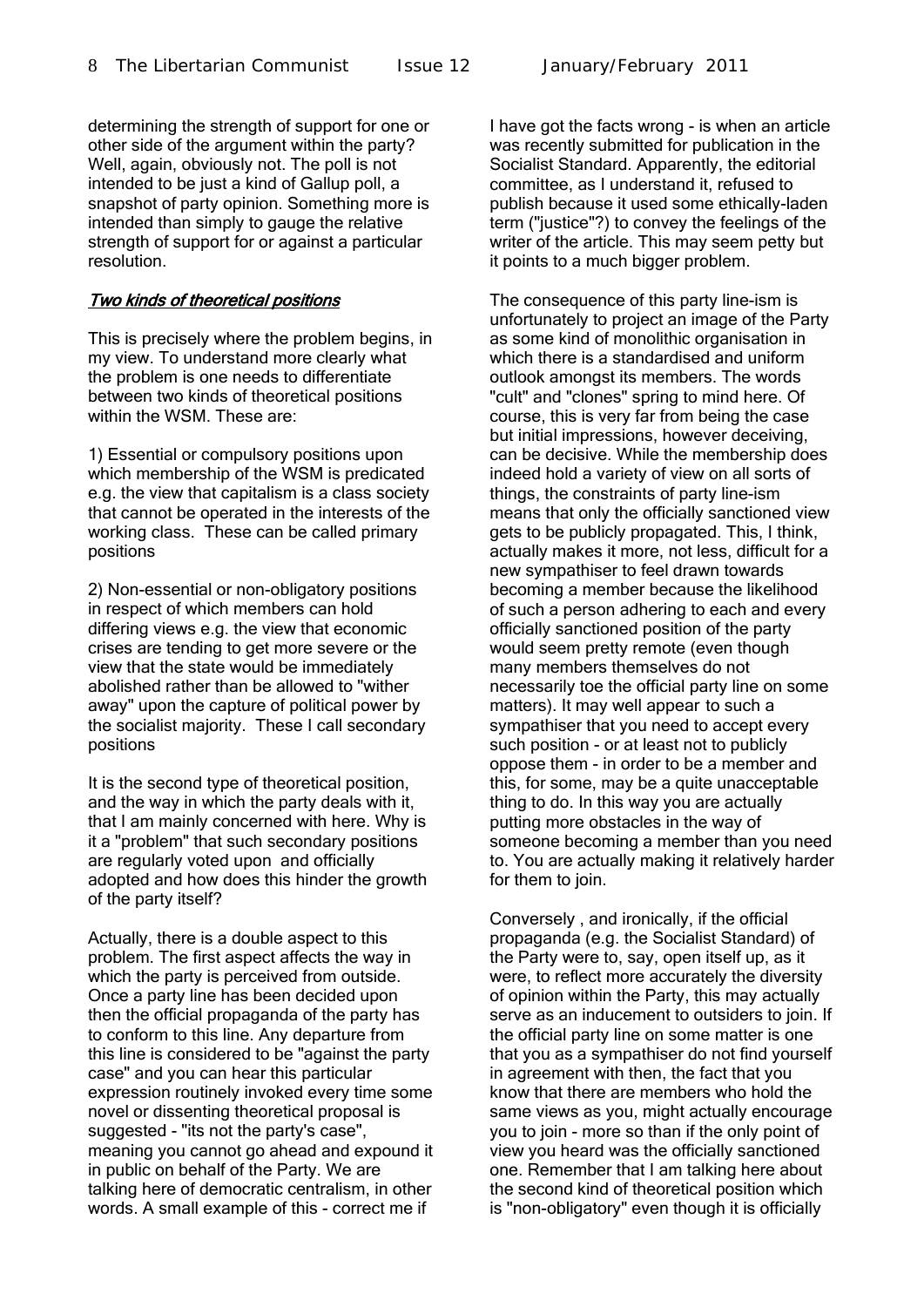sanctioned. Officially sanctioning such a position has the effect of seemingly, if unwittingly, turning it into a timeless fixed dogma inscribed on tablets of stone. The feeling seems to be that you can't or shouldn't argue against it because to do so is somehow not being "democratic" - not accepting the democratic wishes of the majority. This argument has actually been put to me several times with the very definite implication that by leaving the party over a particular decision I was somehow questioning the democratic process by which such a decision was reached. That is not at all the case. I fully accept the impeccably democratic nature of the process by which decisions are made within the Party but this is not really the point at all.

The point has to do with the decision itself not the process by which it is reached - or, indeed, whether the decision needs to be formally reached at all. Ironically, democratically deciding on an official party line on some theoretical position only makes matters worse precisely because democracy can be invoked as an argument against questioning a particular theoretical decision. It would be a lot easier to question such a decision if it were, for example, unilaterally made by some vanguard elite within the Party and imposed on the membership from above. But because we are democrats who embrace democratic values we tend not to question the decisions that clearly have the support of the majority. This is OK for practical decisions, as I have said, but when it comes to making theoretical decisions along democratic lines this tends to be inimical to a critical, open-minded and - dare I say it - "scientific", approach to the matter in question and, as such is fundamentally unhealthy and corrosive of the creative vitality of the organisation itself. It stifles innovatory thinking and reinforces conformism which, from the perspective of an outsider looking in, is not a particularly attractive feature for a political organisation to have.

The other aspect of this problem is the affect "party line-ism" or "resolution creep" has on the membership itself. Minority tendencies within the Party tend to acquire a sense of themselves akin to a resistance movement in an occupied country. Commitment tends to be grudging and half hearted. Competition between members to secure for their hobby

horse idea the esteemed status of becoming the "party line" is intense and passions are, accordingly, inflamed. Fallouts happen and some members leave as a result. All this would be unnecessary if there was no such party line.

It is interesting that some members intuitively sense the risk of all this. Recently I was engaged in a quite protracted (and at times, heated) discussion on the subject of ethics on the WSM forum. I could not help noticing the somewhat oblique comments (mostly from WSM members themselves!) creeping in about "debating societies" and the like. The subtext of these somewhat critical comments, it seems to me, was that to go on about something so abstract and rarified as "ethics" was really quite irrelevant to the business of a political party. Actually, I agree wholeheartedly with this sentiment but what these individuals fail to see is that the very problem of "resolution creep" almost inevitably pushes the party into a position of having to engage in constant doctrinal debate of this nature. It has constantly, as an organisation, to defend itself a far wider range of theoretical positions than it needs to by virtue of the fact that these are part of its official outlook. The result is that it becomes more concerned with making theories than with "making socialists" (as William Morris put it). It is not in that sense a truly pragmatic revolutionary organisation and there is some truth in the claim that it is little more than a debating club. Don't get me wrong, there is nothing wrong with debate. It is absolutely necessary and vital. The problem really has to do with the terms under which such debate is conducted. The superimposition of "party line-ism" on debate within the WSM has a debilitating effect which undermines its whole purpose as a practical revolutionary organisation, in my view.

Perhaps, some counterweight to this habitual and institutionalised tendency towards party line-ism may need to be a put in place - such as a quarterly theoretical journal in which theoretical issues can be discussed in an open-minded and critical manner without any expectation of formalising the conclusions reached. It would serve as a useful safety valve for those of an argumentative disposition to let us steam so to speak. Arguments advanced would carry weight not because they have the official backing or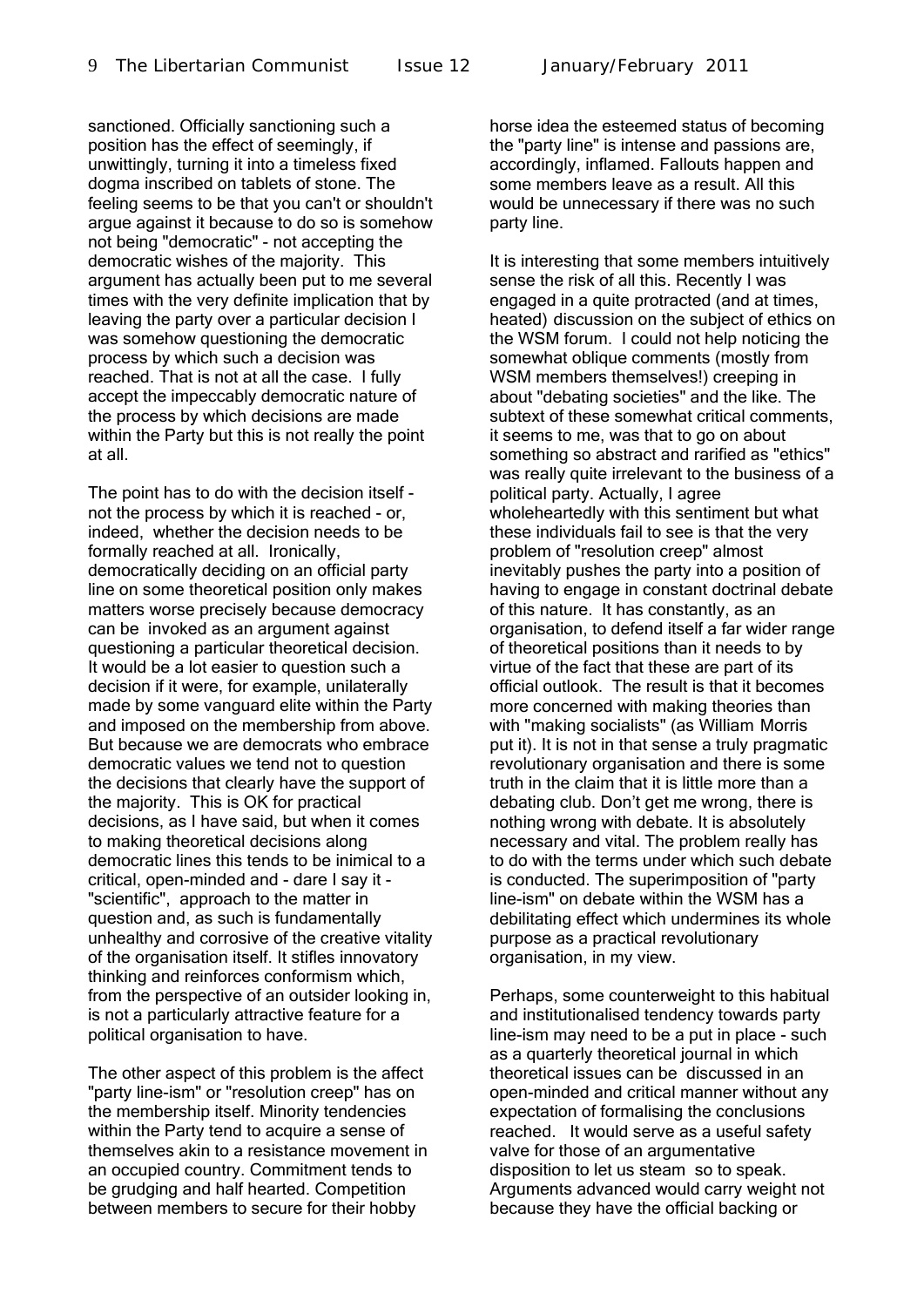blessing of the Party but simply because they were demonstrably sound and such a demonstration of their soundness could only be affected by counter posing and engaging other arguments. Such a journal could thus become one of a variety of means by which the Party could actually showcase the diversity of opinion within it which would actually work out very much to its own advantage, in my opinion, and would paradoxically help to make the Party seem less of a "debating club" whose primary purpose was to provide entertainment value debating with other organisations. This would be because Party decision-making at an official level would (hopefully) be exclusively concerned with practical matters as opposed to being concerned with these as well as with (secondary) theoretical matters as is the case now. There would no longer be any "decisions" to be made (and therefore to officially defend or promote) in respect of such theoretical matters. Non-obligatory or secondary theoretical positions would simply become a matter for individuals to take up, develop or, indeed, change their mind over, as they see fit - a kind of overlay upon, or refinement of, the basic obligatory theoretical positions on which membership of the Party is predicated.

#### Robin Cox

The second part will deal with the issue of people with religious convictions in relation to organisations such as the WSM.

Apart from opposition to the cuts the biggest story around at the present time has been the Wikileaks episode. The following contribution which appeared on libcom.org in December is therefore of particular interest.

#### The world vrs Wikileaks

#### Submitted by [Rob Ray](http://libcom.org/user/188) to libcom.org on Dec 12 2010

Assange is a distraction from the real revelation of Wikileaks - that our lords and masters are utterly terrified by the holes they see appearing in the carefully crafted story of Western democracy

As Libcom's resident big-mouth blogger on the subject of the media I've been a bit wary of touching the Wikileaks/Assange story, in part because I'm reluctant to throw in on the subject of Assange's legal case. The timing of the allegations is certainly notable, but given humanity's appalling collective record on taking sexual molestation claims seriously I really don't want to add to the unsavory, possibly inaccurate cries of "they're faking it/CIA agents" etc.

So I've decided to sidestep it by saying I simply hope justice (or given the inherently unjust system that claims the name, maybe just truth) will out. Because as far as the wider implications are concerned it doesn't really matter whether it's a true claim or not. If the powers that be want Assange out of the picture they will find a way hence the Obama administration's bizarre claim that the leaking of embarrassing information into the public sphere amounts to "spying" (better arrest [Woodward and Bernstein](http://en.wikipedia.org/wiki/Watergate_scandal) then) which carries a sentence of anything up to life.

If Assange is an arsehole, he's an arsehole. It wouldn't be the first time or the last that a fighter for good things has been a bastard on the side. He's also not the only one involved in the project, as the tales of a possible split in the group into an ["Openleaks"](http://whatisthetrend.net/openleaks-sets-to-launch-as-new-wikileaks-rival-20106235.html) faction have demonstrated (interesting in itself is the quoted dislike of "political agendas").

What's more important is the way in which the world's elites have banded together across industry and nationality to clamp down on a perceived loss, albeit temporary, of control over their Big Storyline.

Bear in mind that right-wingers like to talk about corporations being plucky, independent entities whose prioritising of profit immunises them against sinister "left-wing" state agendas and bureaucracy, while liberals love to waffle on about the state as benevolent provider, a kind of bulwark between rapacious corporates and the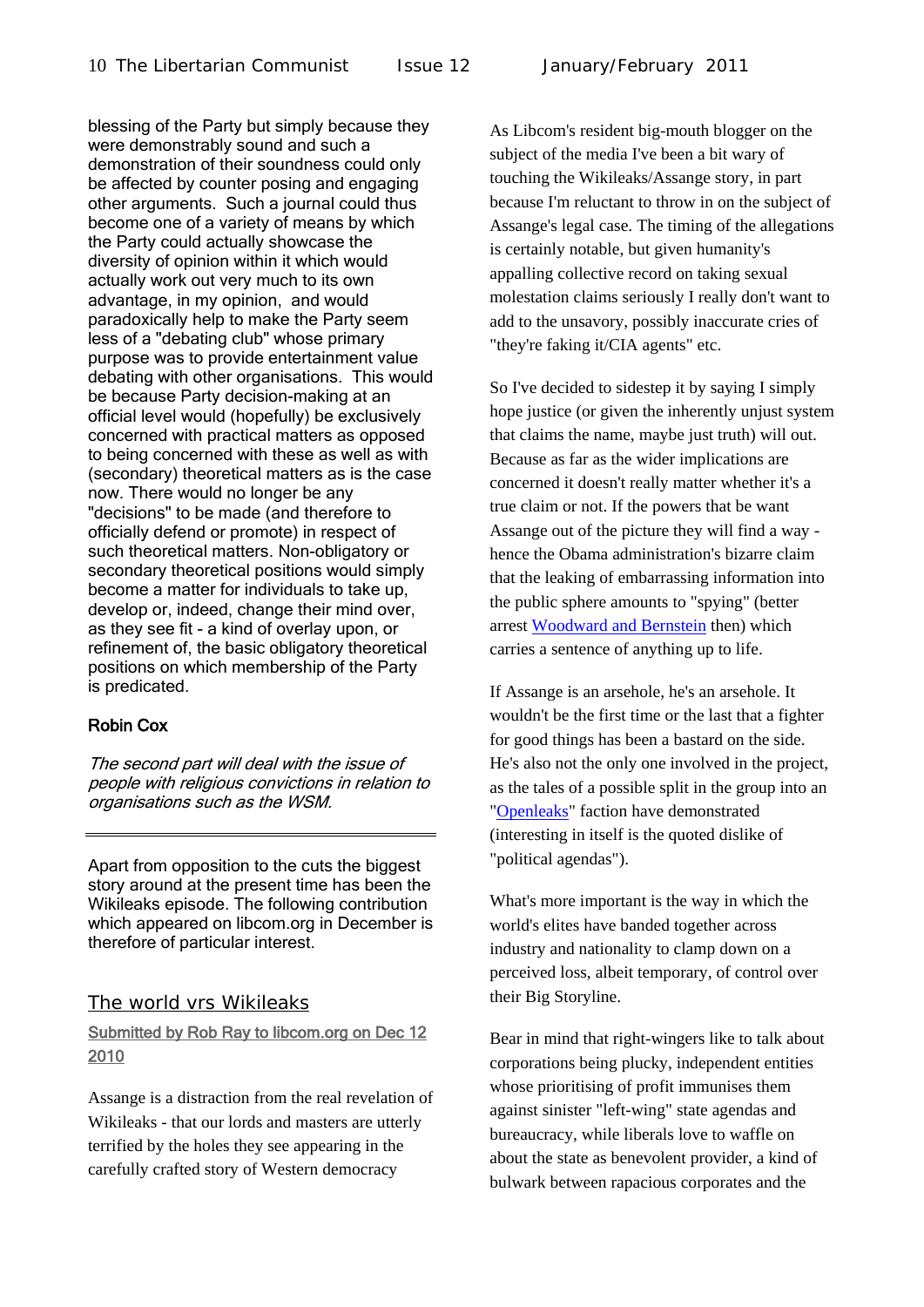evils of Communism (in Soviet Russia, the state presumably leaks you).

And the current set of revelations, quite rightly disparaged by the right as little more than diplomatic title tattle, haven't damaged any US interests. More than that, they contain some absolute zingers in favour of White House priorities for Iran and North Korea, enough so that some observers of a cynical bent have wondered whether the "leak" might not be a case of doublebluff from the US secret state. Certainly it wouldn't be beyond the capability of a wellfunded but austerity-threatened CIA to dump the Wikileaks material with an agenda of backing long-term interests while simultaneously justifying their own jobs.

But on this matter we have a curious consensus. Well yes, yes it is a wonderful thing for a democracy to be transparent, separates us from those brutal dictatorships, marvelous, but obviously that doesn't include anything important, you know, vital matters of national security like US diplomats' agreement with practically everyone else outside of Italy that Berlusconi is a philandering buffoon psychotically attached to anything which might smack of more power. Letting that cat out of the bag is *terrorism*.

Bar a few token objectors, we've had damning opinions from columnists both left and right about Wikileaks' unhinged, anarchic and irresponsible approach to information (despite their willingness to redact names, addresses and anything else the Guardian thinks should go). The world has fallen over itself to capture the man considered responsible, posting an international warrant which would otherwise have barely registered right to the top of the agenda ahead of some of the nastiest characters ever to stand for a mugshot. The biggest companies in the world have attacked Wikileaks on all fronts, grabbing its money, barring its internet access, using every possible avenue to down the information.

It's an extraordinary alliance which itself doesn't fit the Big Story at all. Surely in a free democratic West it wouldn't be necessary for a group like Wikileaks to dart from country to country in a frenetic attempt to stay ahead of a globallyorganised byte hunt while its activists face bread behind bars? In the US alone, there's constitutional guarantees to protect such journalism, and of course capitalists love to brag about the theoretical impossibility of companies dumping big clients for ideological reasons in a genuinely competitive market.

The key to this is to be found in one overriding concern. If sensitive US information can be so easily leaked who might be next? What nobody in our pantheon of the powerful wants is for massive infodumps to become something that happens as a matter of course, potentially taking the Big Story of progressive Western values inexorably civilising the world out of the hands of its responsible guardians in PR firms, media groups and state handlers.

And it is here that a key lesson is to be learned about the true nature of our endlessly vaunted democratic capitalist model, so smugly set above those freedom-denying "Communist" mandarins who run Beijing by Nobel Prize judges. In the midst of all that weight being thrown around in the cause of official secrecy, uncovered in this little episode is something even more damaging to Western democracy's image than a warped Big Story.

The reality is that a mild embarrassment from a bunch of enthusiastic hackers is more than enough to strip away our lords and masters' thin veneer of civilisation merely because it sets a dangerous precedent of openness. And with students showing the same physical reality on the streets, as police are given free rein to beat children and the disabled senseless, the protestations of rightwing media sources that the government is a hero battling the forces of chaos are looking very thin indeed.